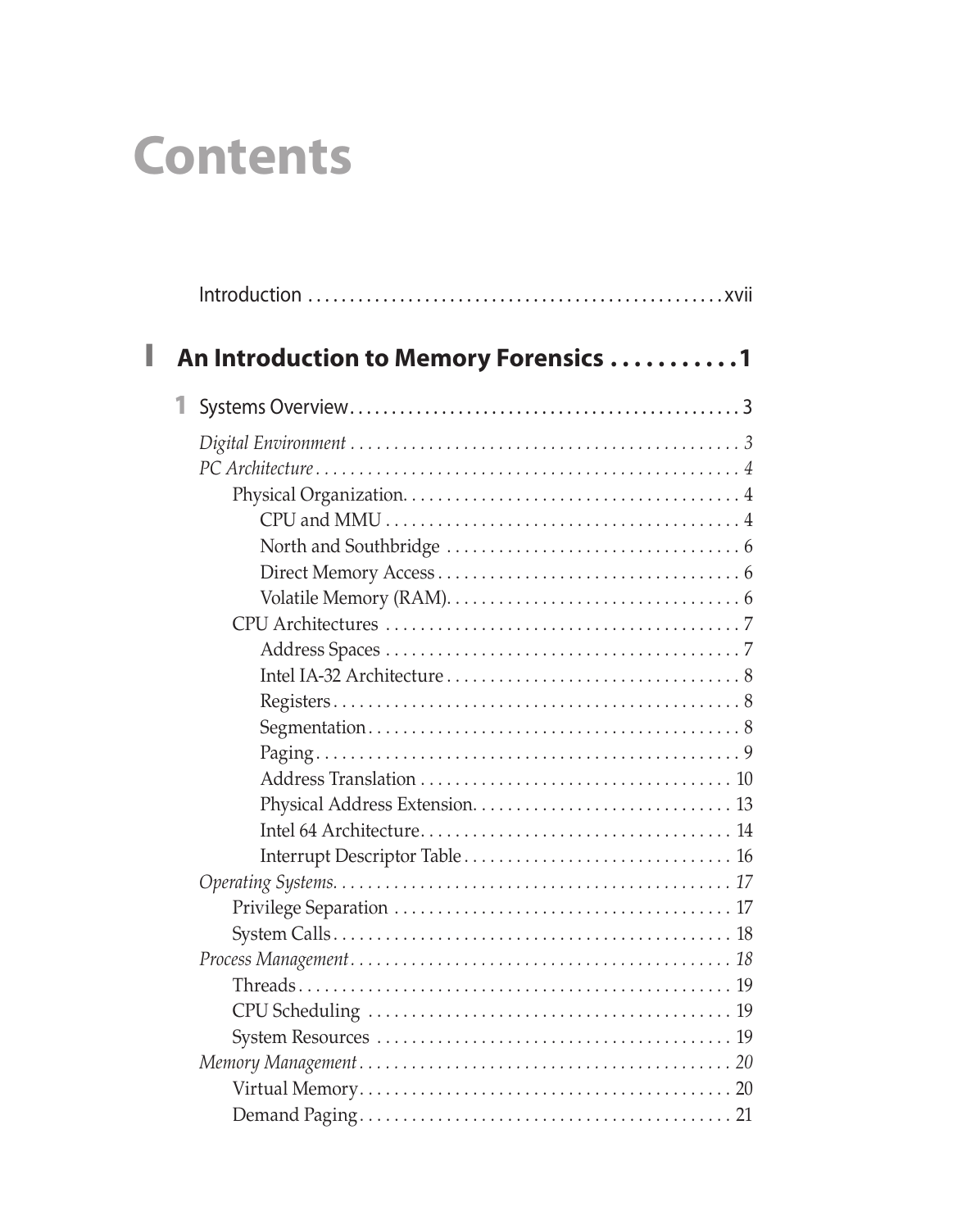<span id="page-1-0"></span>ii Contents

| $\overline{2}$ |                                          |
|----------------|------------------------------------------|
|                |                                          |
|                |                                          |
|                |                                          |
|                |                                          |
|                |                                          |
|                |                                          |
|                |                                          |
|                |                                          |
|                |                                          |
|                |                                          |
|                |                                          |
|                |                                          |
|                |                                          |
|                |                                          |
|                |                                          |
|                |                                          |
|                |                                          |
|                |                                          |
|                |                                          |
| 3              |                                          |
|                |                                          |
|                |                                          |
|                |                                          |
|                | Standalone Windows Executable  47        |
|                | Windows Python Module Installer  48      |
|                |                                          |
|                | Development Branch (Code Repository)  49 |
|                |                                          |
|                |                                          |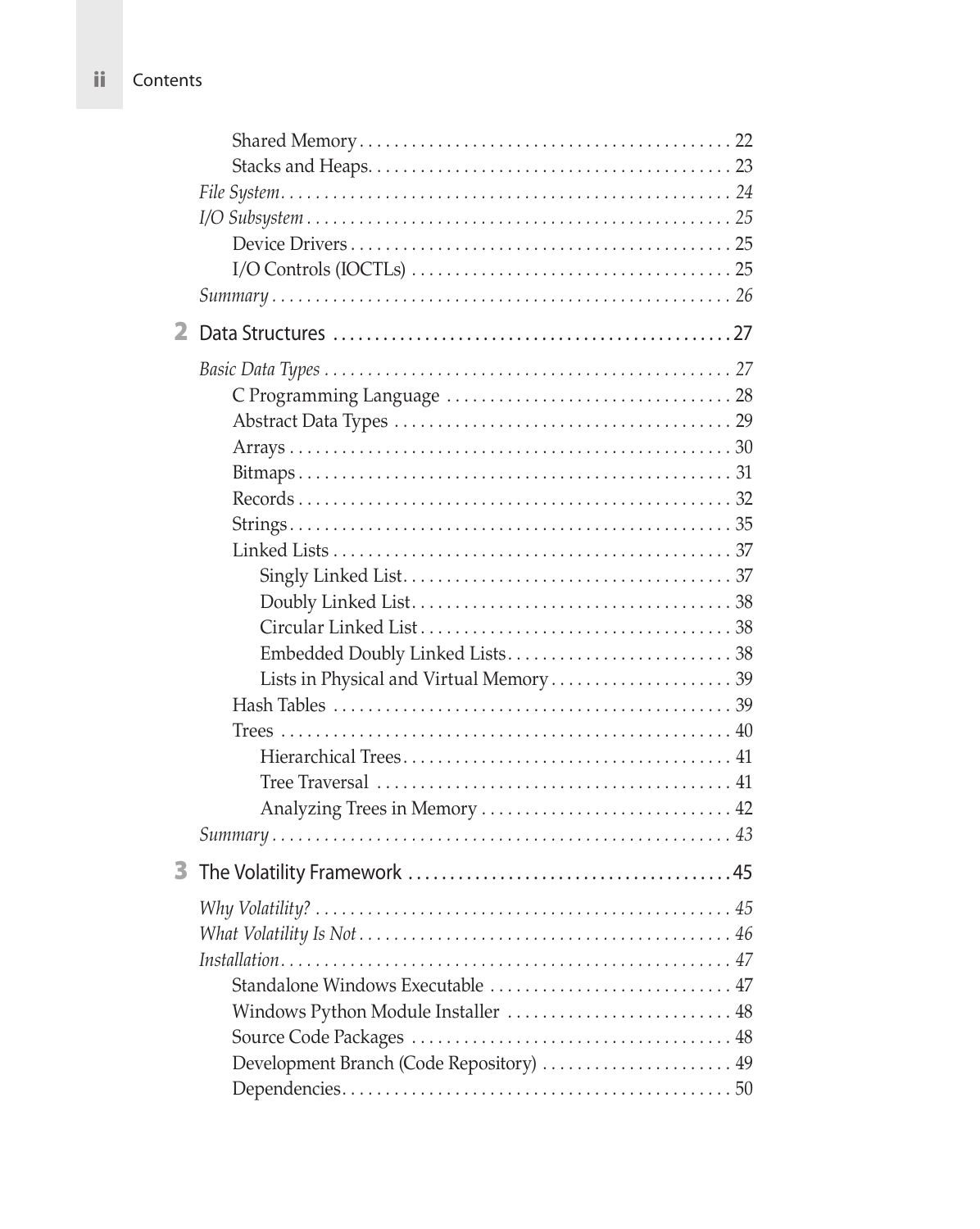<span id="page-2-0"></span>

| 4 |  |
|---|--|
|   |  |
|   |  |
|   |  |
|   |  |
|   |  |
|   |  |
|   |  |
|   |  |
|   |  |
|   |  |
|   |  |
|   |  |
|   |  |
|   |  |
|   |  |
|   |  |
|   |  |
|   |  |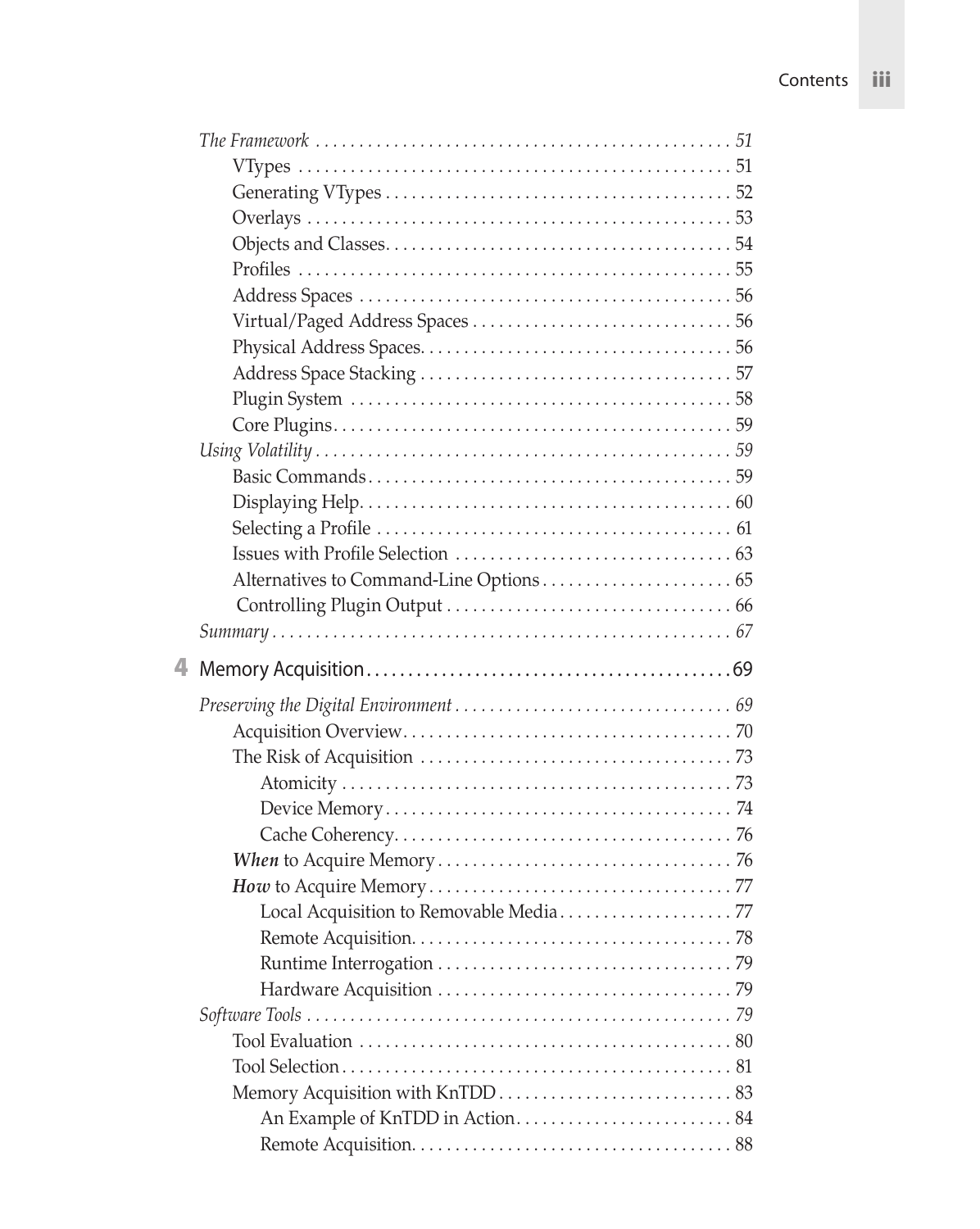<span id="page-3-0"></span>

| <b>iv</b> Contents |
|--------------------|
|--------------------|

| Windows Memory Forensics 115 |  |
|------------------------------|--|
|                              |  |

| 5 Windows Objects and Pool Allocations 117 |  |
|--------------------------------------------|--|
|                                            |  |
|                                            |  |
|                                            |  |
|                                            |  |
|                                            |  |
|                                            |  |
|                                            |  |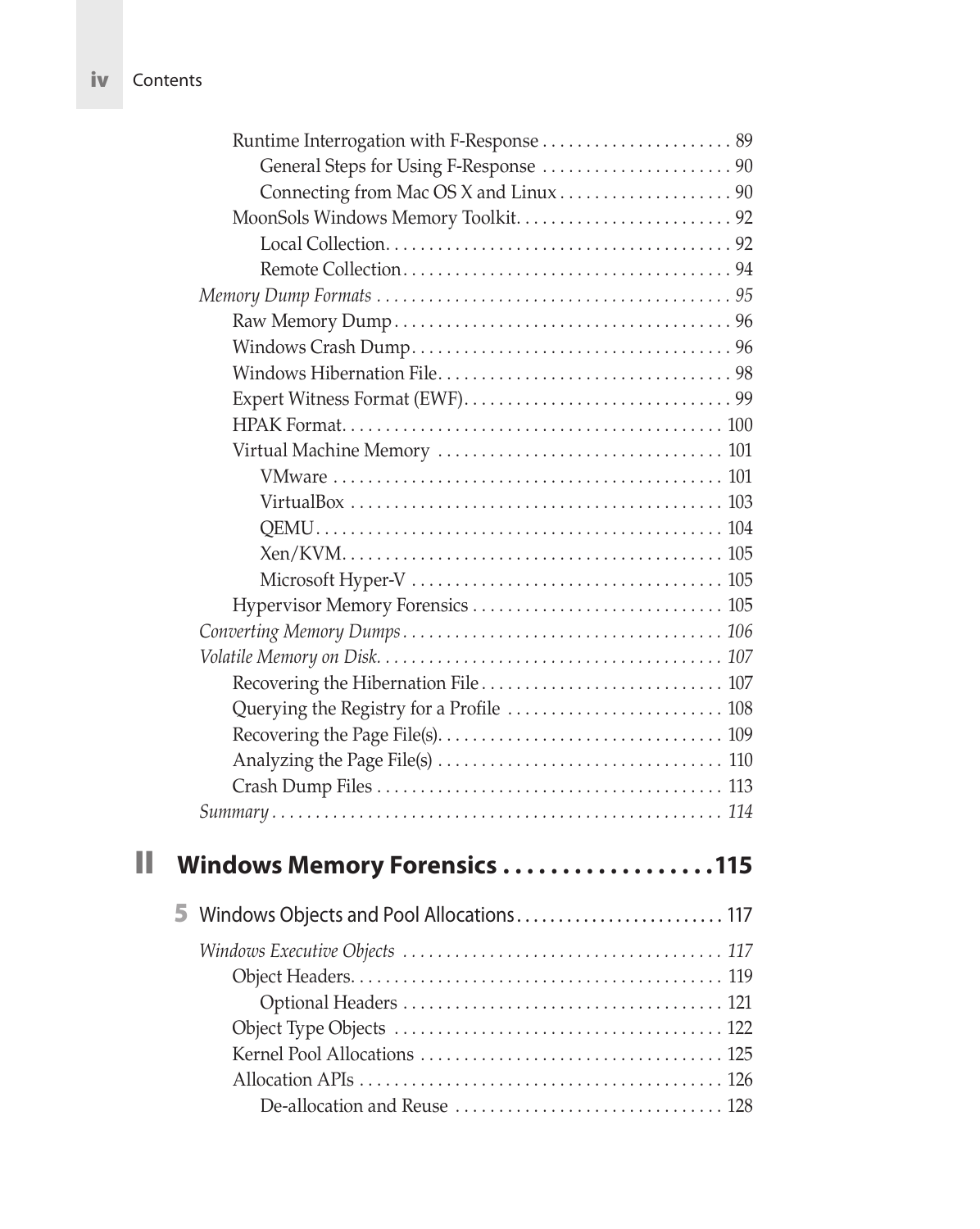<span id="page-4-0"></span>

|   | Extending AbstractScanCommand  137             |
|---|------------------------------------------------|
|   |                                                |
|   | Finding Terminated Processes  139              |
|   |                                                |
|   |                                                |
|   | Malicious Limitations (Anti-Forensics)  141    |
|   |                                                |
|   |                                                |
|   |                                                |
|   |                                                |
|   |                                                |
|   |                                                |
|   |                                                |
|   |                                                |
|   |                                                |
| 6 |                                                |
|   |                                                |
|   |                                                |
|   |                                                |
|   | Enumerating Processes in Memory  154           |
|   |                                                |
|   |                                                |
|   |                                                |
|   |                                                |
|   |                                                |
|   |                                                |
|   | Process Cross-View Plugin  163                 |
|   | Live Response: Accessing Tokens 167            |
|   | Extracting and Translating SIDs in Memory  168 |
|   |                                                |
|   |                                                |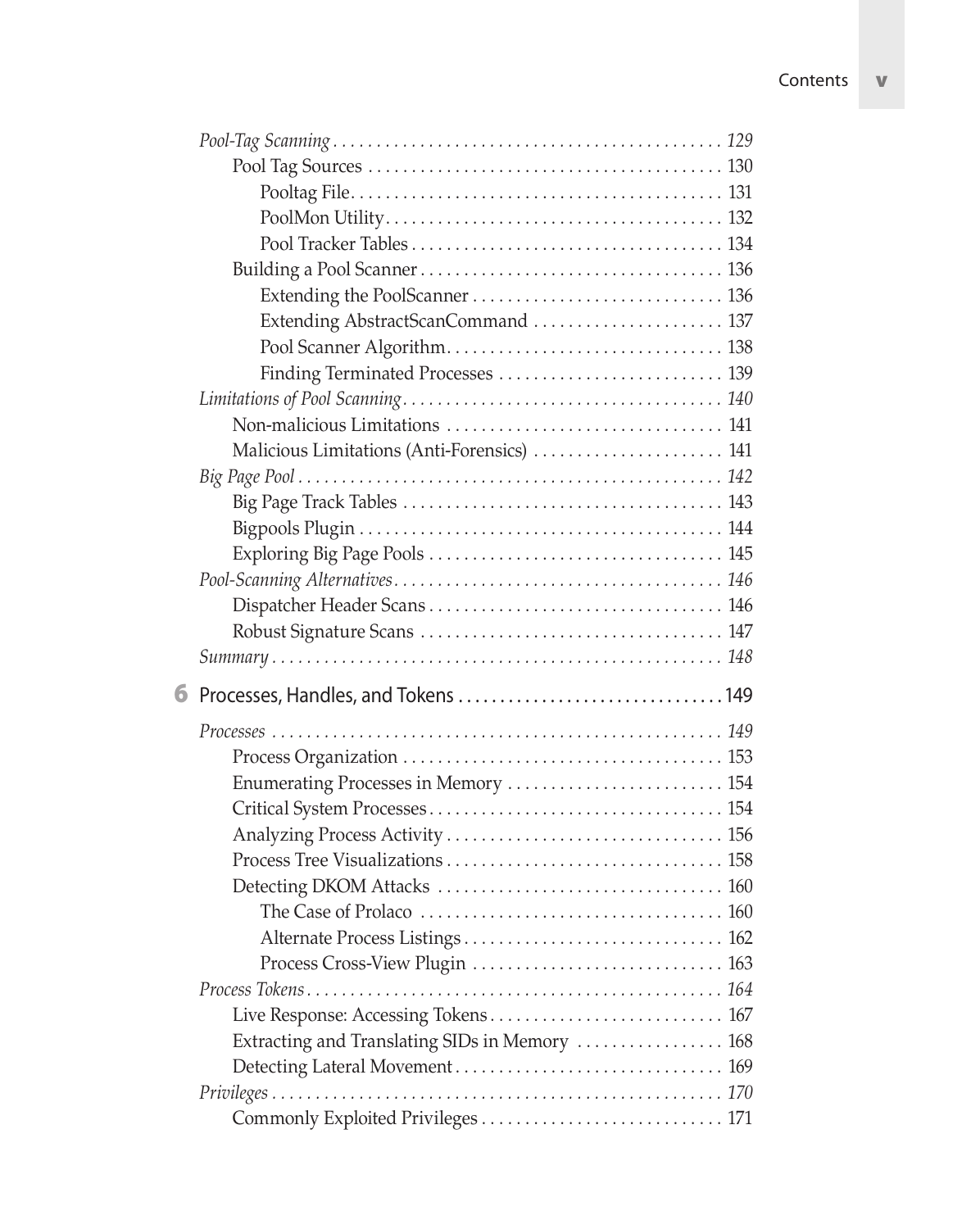<span id="page-5-0"></span>vi Contents

|   | Analyzing Explicit Privileges  172       |
|---|------------------------------------------|
|   | Detecting Token Manipulation  173        |
|   | Attack Simulation with Volshell 173      |
|   |                                          |
|   |                                          |
|   |                                          |
|   | Reference Counts and Kernel Handles  177 |
|   |                                          |
|   |                                          |
|   |                                          |
|   |                                          |
|   | Identifying Remote Mapped Drives 184     |
|   |                                          |
|   |                                          |
|   |                                          |
|   |                                          |
|   |                                          |
|   |                                          |
|   |                                          |
|   |                                          |
|   |                                          |
|   | Exploring Process Memory  194            |
|   |                                          |
|   |                                          |
|   |                                          |
|   |                                          |
|   |                                          |
|   |                                          |
|   |                                          |
|   |                                          |
|   | Zeus Encryption Keys in Memory  213      |
|   |                                          |
| 8 |                                          |
|   |                                          |
|   |                                          |
|   |                                          |
|   |                                          |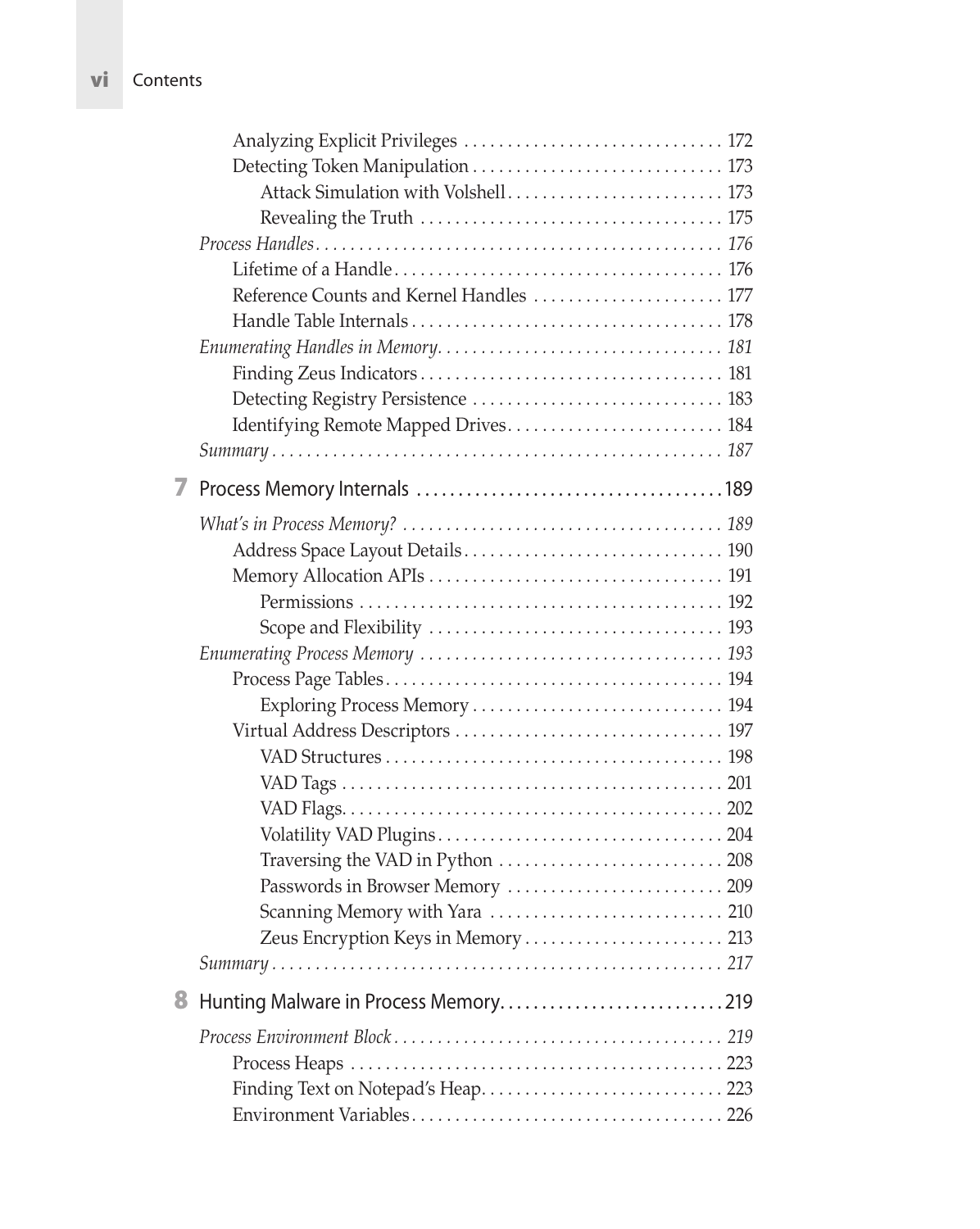<span id="page-6-0"></span>

|   | Attacks on Environment Variables 227      |  |
|---|-------------------------------------------|--|
|   |                                           |  |
|   |                                           |  |
|   |                                           |  |
|   |                                           |  |
|   | Enumerating DLLs on Live Systems  234     |  |
|   |                                           |  |
|   |                                           |  |
|   |                                           |  |
|   |                                           |  |
|   |                                           |  |
|   |                                           |  |
|   |                                           |  |
|   |                                           |  |
|   |                                           |  |
|   |                                           |  |
|   |                                           |  |
|   |                                           |  |
|   |                                           |  |
|   |                                           |  |
|   |                                           |  |
|   |                                           |  |
|   |                                           |  |
|   |                                           |  |
|   |                                           |  |
|   |                                           |  |
|   |                                           |  |
|   |                                           |  |
|   | Postprocessing Dumped Code  262           |  |
|   |                                           |  |
| 9 |                                           |  |
|   |                                           |  |
|   | Windows 2000, XP, and 2003 Event Logs 267 |  |
|   |                                           |  |
|   |                                           |  |
|   |                                           |  |
|   |                                           |  |
|   | Caveats About Event Logs in Memory 272    |  |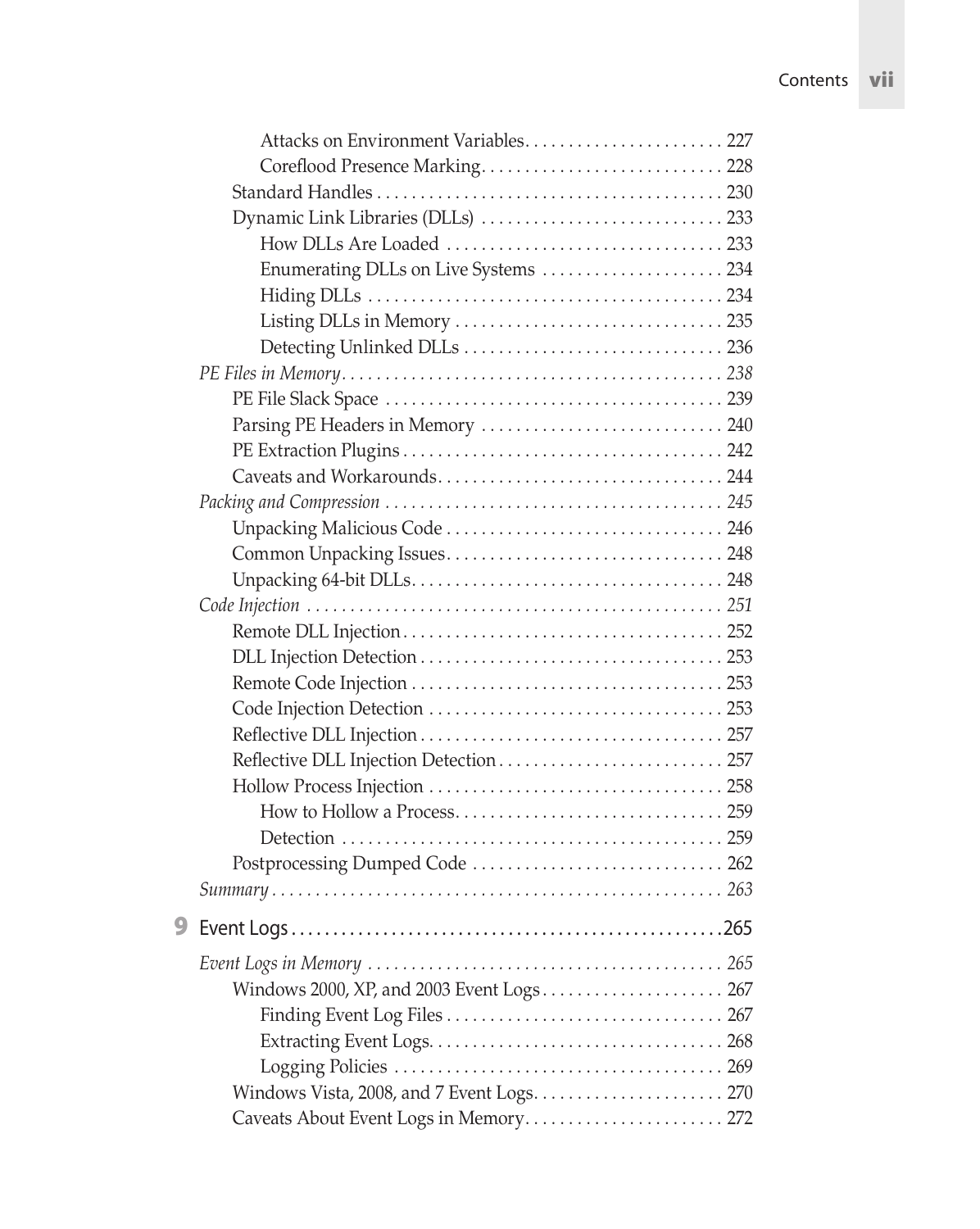<span id="page-7-0"></span>

| VIII | Contents |
|------|----------|
|------|----------|

| The Case of the Impatient Brute Forcer  277   |  |
|-----------------------------------------------|--|
|                                               |  |
|                                               |  |
|                                               |  |
|                                               |  |
|                                               |  |
|                                               |  |
|                                               |  |
|                                               |  |
|                                               |  |
|                                               |  |
|                                               |  |
|                                               |  |
|                                               |  |
| Reconstructing Activities with Shellbags  298 |  |
|                                               |  |
| Finding TrueCrypt Volumes with Shellbags300   |  |
|                                               |  |
|                                               |  |
|                                               |  |
|                                               |  |
|                                               |  |
|                                               |  |
|                                               |  |
|                                               |  |
|                                               |  |
|                                               |  |
|                                               |  |
|                                               |  |
|                                               |  |
|                                               |  |
|                                               |  |
|                                               |  |
|                                               |  |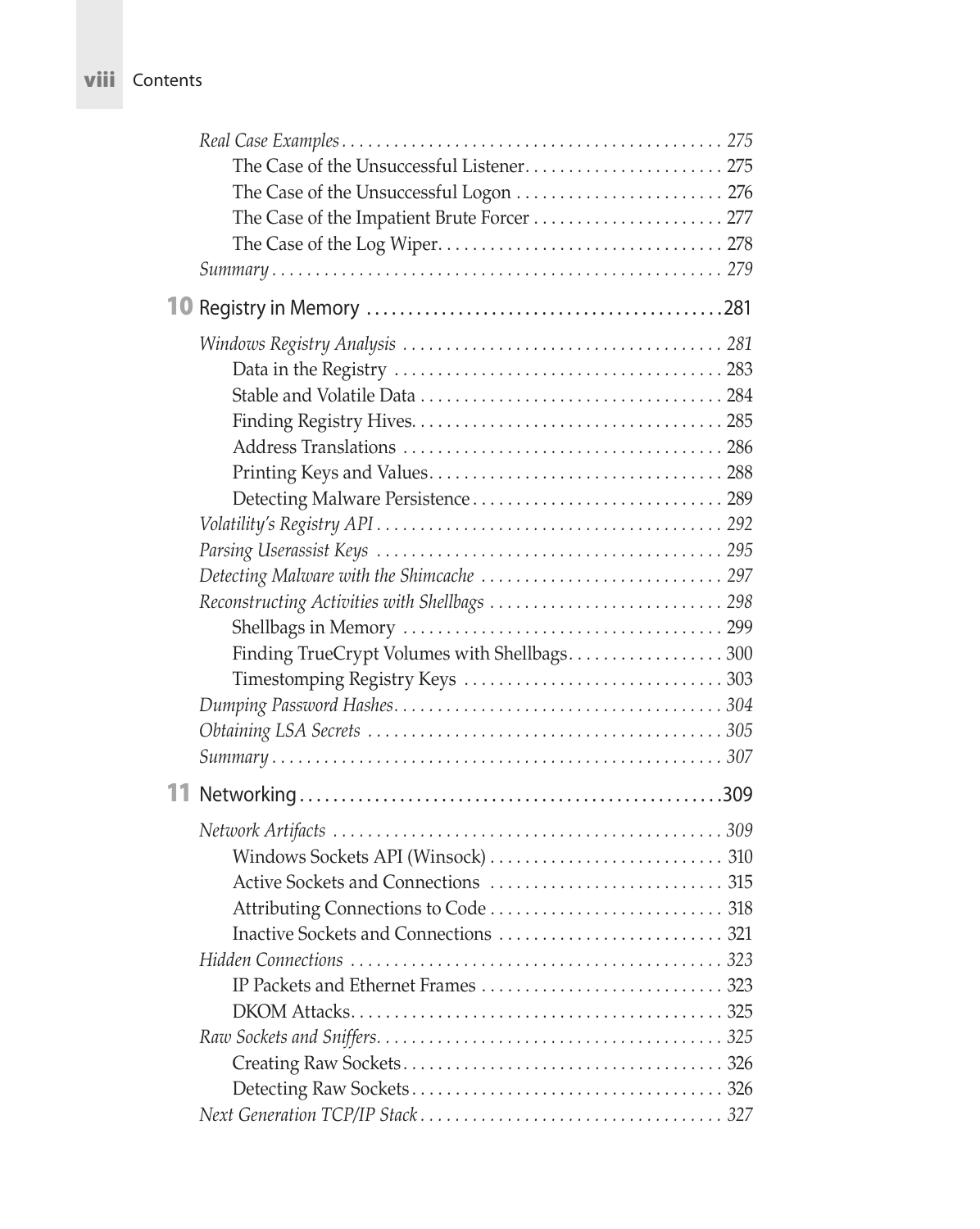<span id="page-8-0"></span>

| Ordered List of Active Modules<br>. 373 |  |
|-----------------------------------------|--|
|                                         |  |
|                                         |  |
|                                         |  |
|                                         |  |
|                                         |  |
|                                         |  |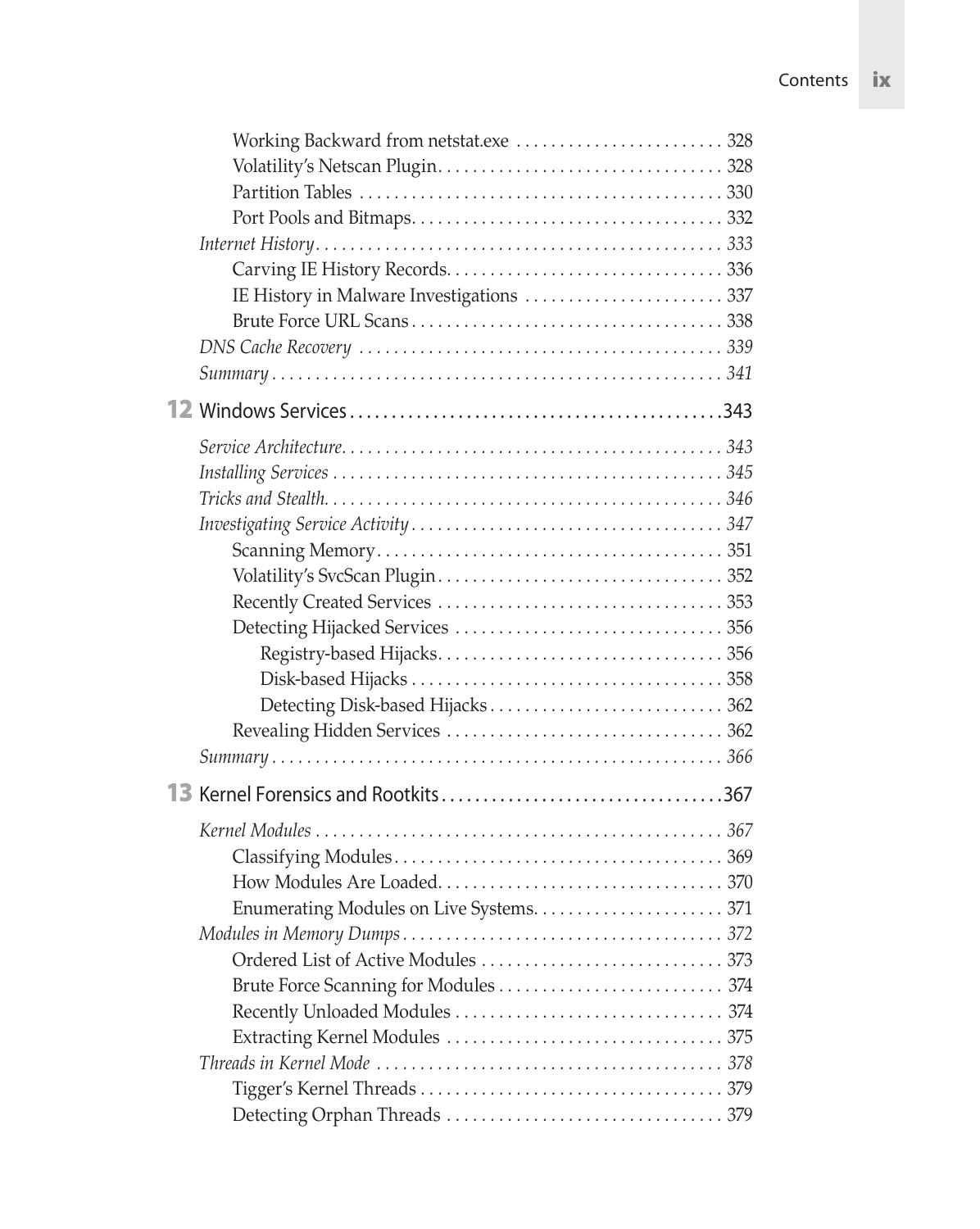<span id="page-9-0"></span>x Contents

| Malware Analysis with Timers 400                |  |
|-------------------------------------------------|--|
|                                                 |  |
|                                                 |  |
|                                                 |  |
|                                                 |  |
|                                                 |  |
|                                                 |  |
| Detecting Remote Logged-in Users over RDP  413  |  |
|                                                 |  |
| Analyzing the Frequency of Clipboard Usage  418 |  |
| How to Detect Clipboard Snooping  419           |  |
| Clipboard Viewers and Listeners  419            |  |
| Snooping with Clipboardic.exe 420               |  |
|                                                 |  |
| Enumerating Desktops and Associated Threads 424 |  |
| Running Commands in Alternate Desktops 425      |  |
| Hidden Windows versus Alternate Desktops  425   |  |
| Tigger's Recipe for Alternate Desktops  426     |  |
|                                                 |  |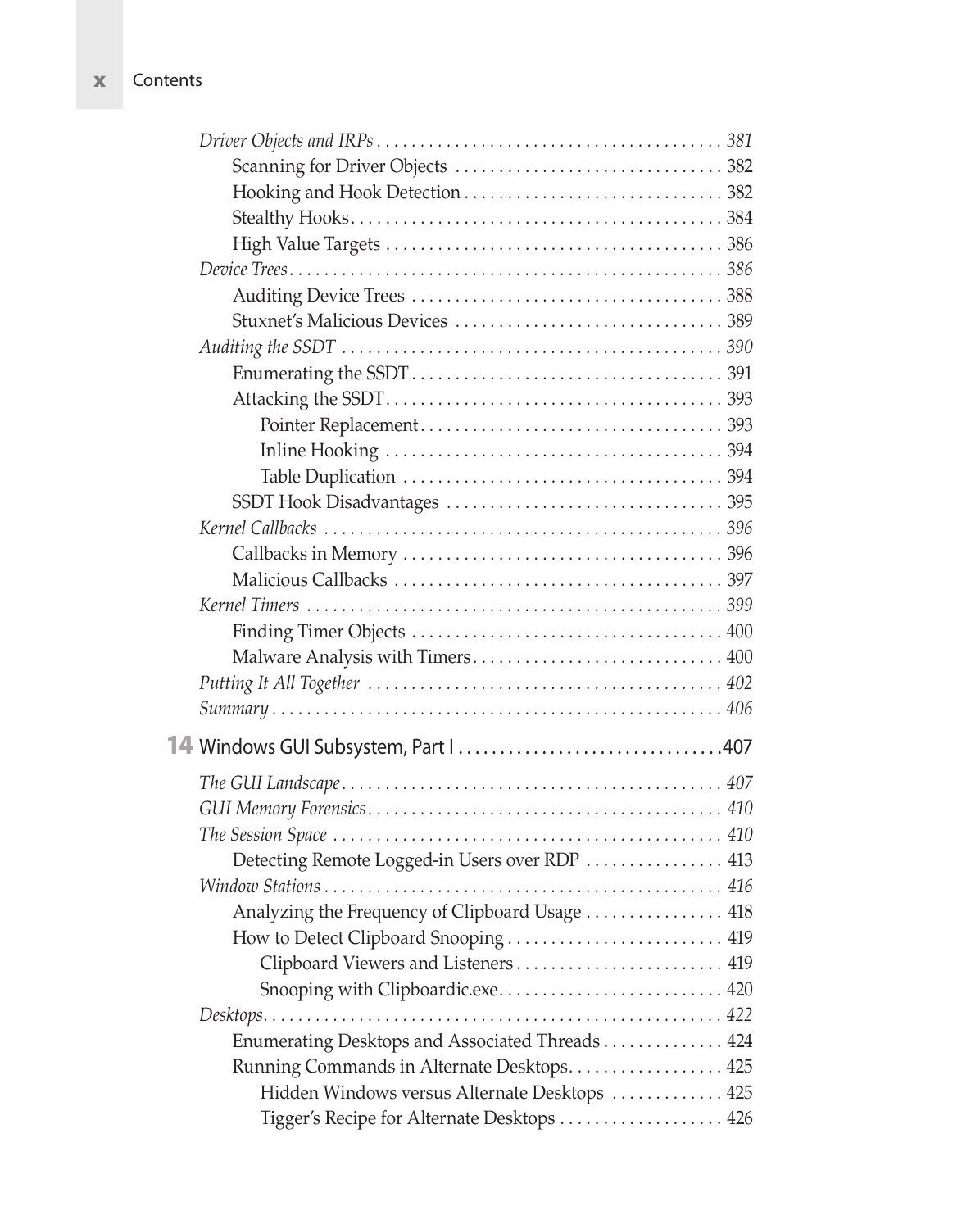<span id="page-10-0"></span>

| Detecting Window Class Names  432              |  |
|------------------------------------------------|--|
|                                                |  |
|                                                |  |
|                                                |  |
| IEFrame: Currently Displayed IE Web Page  437  |  |
|                                                |  |
| Current Local Time and Logged-in Username 438  |  |
| Visualizing Parent and Child Windows  438      |  |
| Taking Screen Shots from Memory Dumps  439     |  |
|                                                |  |
| Killing KAV with Rogue Window Messages  442    |  |
| Secretly Dismissing Alerts/Prompts 443         |  |
| Simulating Keystrokes and Mouse Movements 444  |  |
| Window Procedure Callbacks 447                 |  |
| Malicious Window Subclassing  450              |  |
|                                                |  |
|                                                |  |
|                                                |  |
|                                                |  |
|                                                |  |
| Detecting Message Hooks for DLL Injection. 456 |  |
|                                                |  |
|                                                |  |
|                                                |  |
| Algorithm for Finding Shared Info  463         |  |
|                                                |  |
| Enumerating a Session's USER Handles  465      |  |
|                                                |  |
|                                                |  |
| Algorithm for Clipboard Extraction 470         |  |
| Recovering Text from the Clipboard  471        |  |
| Recovering Binary Data from the Clipboard  471 |  |
| Case Study: ACCDFISA Ransomware  472           |  |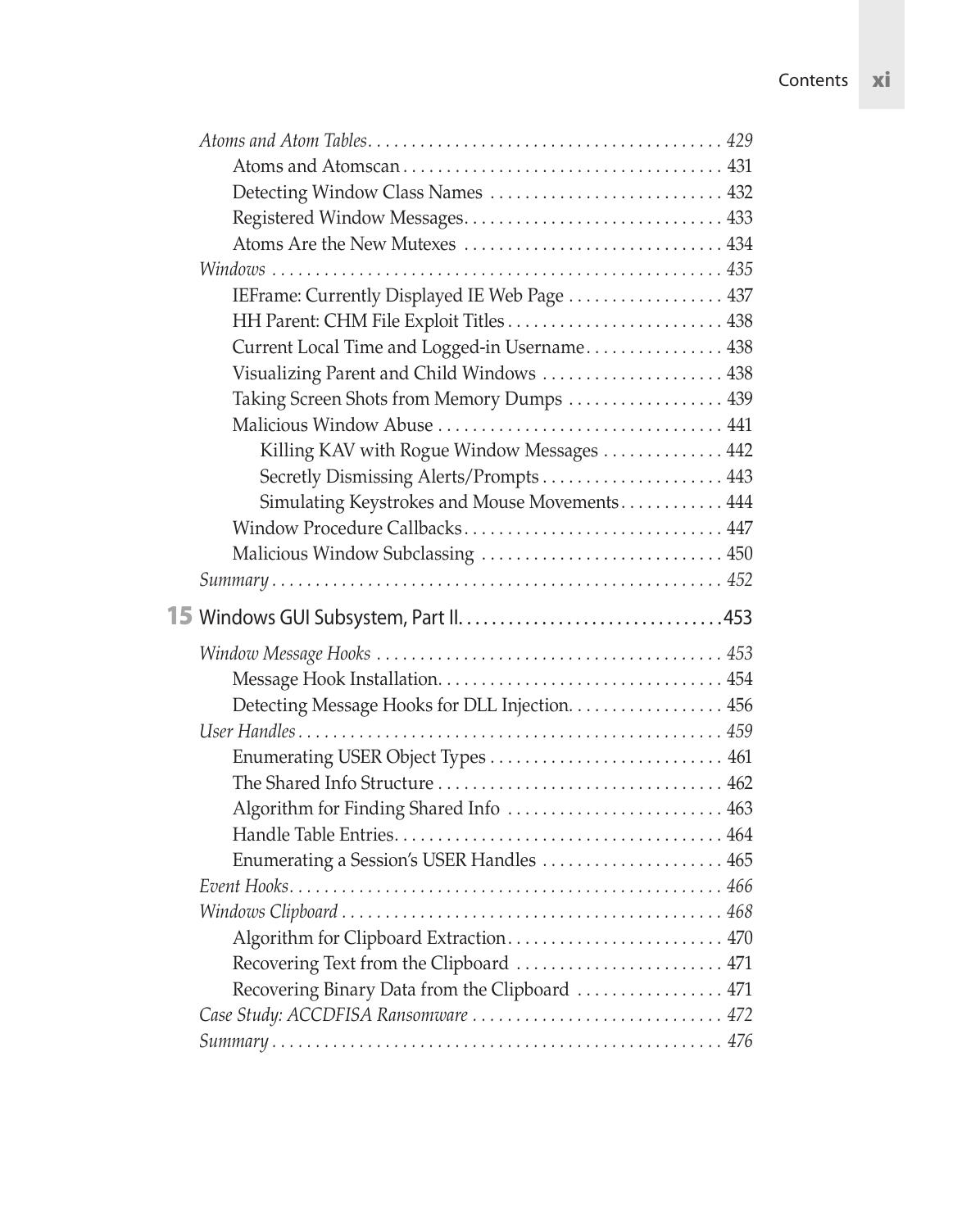<span id="page-11-0"></span>

| xii Contents |  |
|--------------|--|

| Translating the Embedded Timestamp 486   |  |
|------------------------------------------|--|
|                                          |  |
|                                          |  |
|                                          |  |
|                                          |  |
| WinRAR Archive Exfiltration 490          |  |
|                                          |  |
|                                          |  |
| Disadvantages of MFT Scanning  492       |  |
|                                          |  |
|                                          |  |
|                                          |  |
|                                          |  |
|                                          |  |
|                                          |  |
|                                          |  |
|                                          |  |
|                                          |  |
| The Cache Manager and NTFS Metadata  506 |  |
|                                          |  |
| Non-Default Encryption Algorithms 508    |  |
|                                          |  |
| 17                                       |  |
|                                          |  |
|                                          |  |
|                                          |  |
|                                          |  |
|                                          |  |
|                                          |  |
|                                          |  |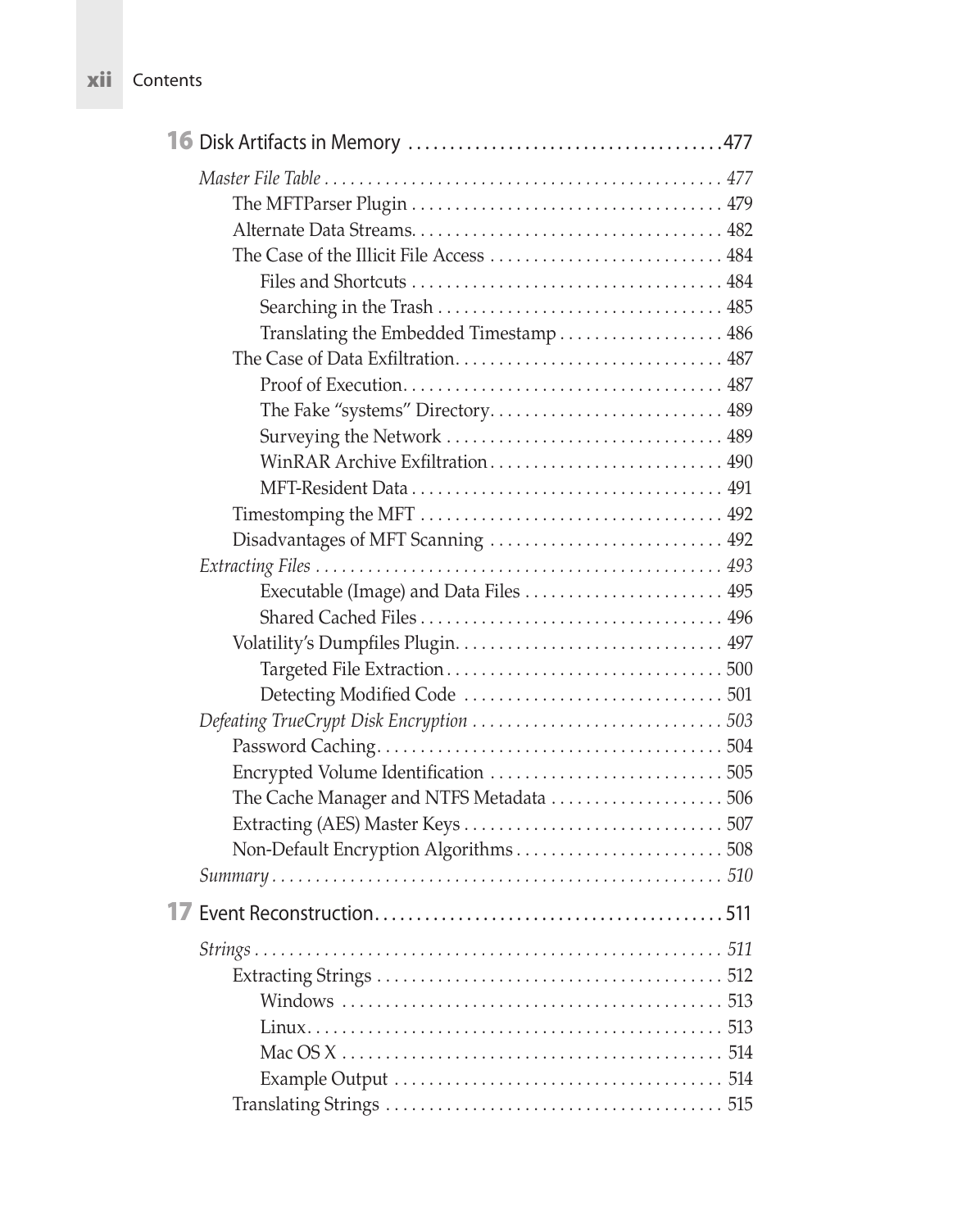<span id="page-12-0"></span>

| Processing Timelines Using Mactime  541  |  |
|------------------------------------------|--|
|                                          |  |
|                                          |  |
| Scripting Registry Timelines545          |  |
| Adding Packet Capture Data 545           |  |
| Finding the Initial Infection Vector 546 |  |
|                                          |  |
|                                          |  |
|                                          |  |
|                                          |  |
|                                          |  |
| Scheduled Jobs for Hash Dumping  555     |  |
|                                          |  |
|                                          |  |
|                                          |  |
|                                          |  |
|                                          |  |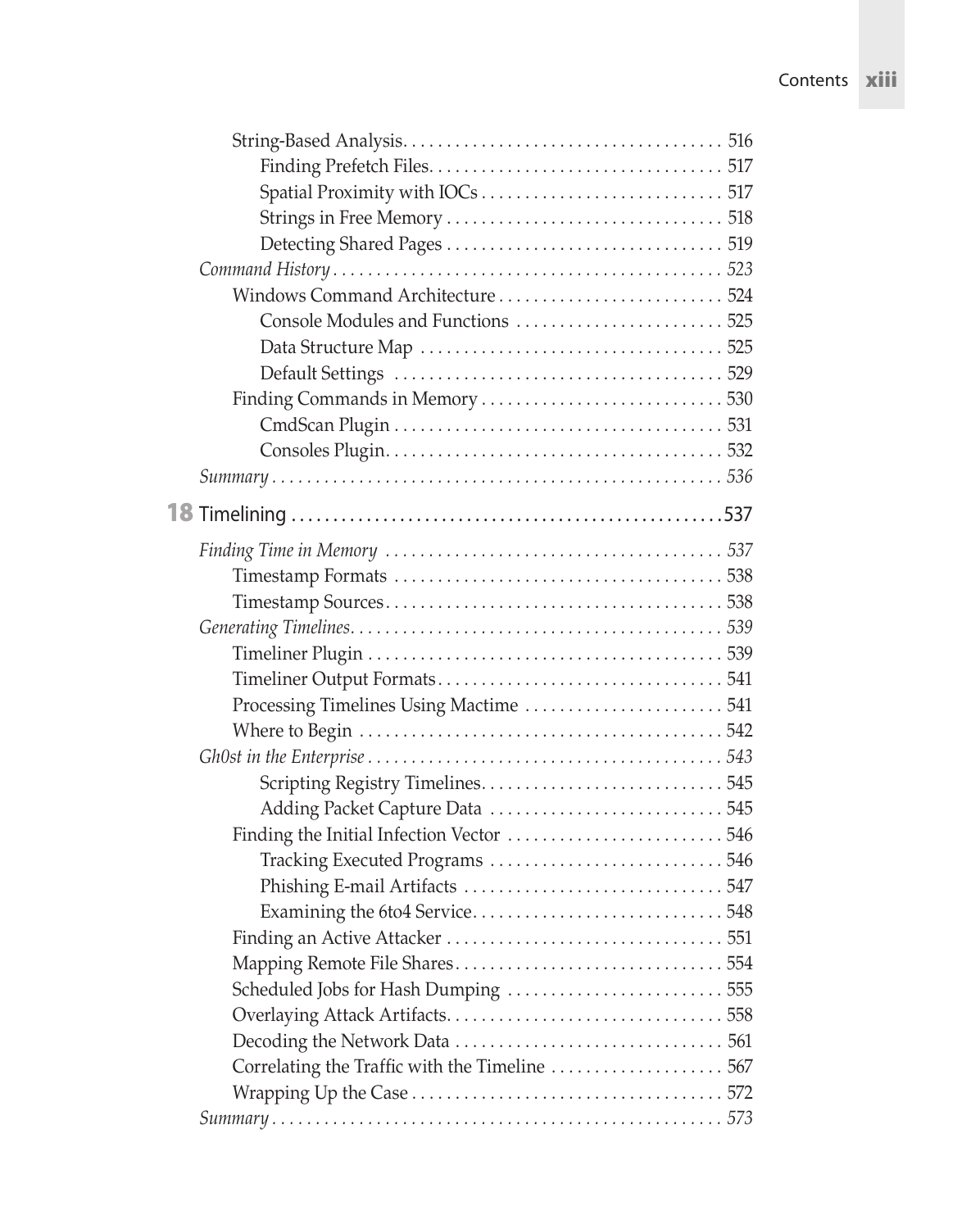<span id="page-13-0"></span>

| XIV | Contents |
|-----|----------|
|     |          |

| III Linux Memory Forensics 575       |
|--------------------------------------|
|                                      |
|                                      |
|                                      |
|                                      |
|                                      |
| Loading LiME and Dumping Memory  582 |
|                                      |
|                                      |
|                                      |
|                                      |
|                                      |
|                                      |
|                                      |
|                                      |
|                                      |
| UPX Effect on Program Headers  597   |
|                                      |
|                                      |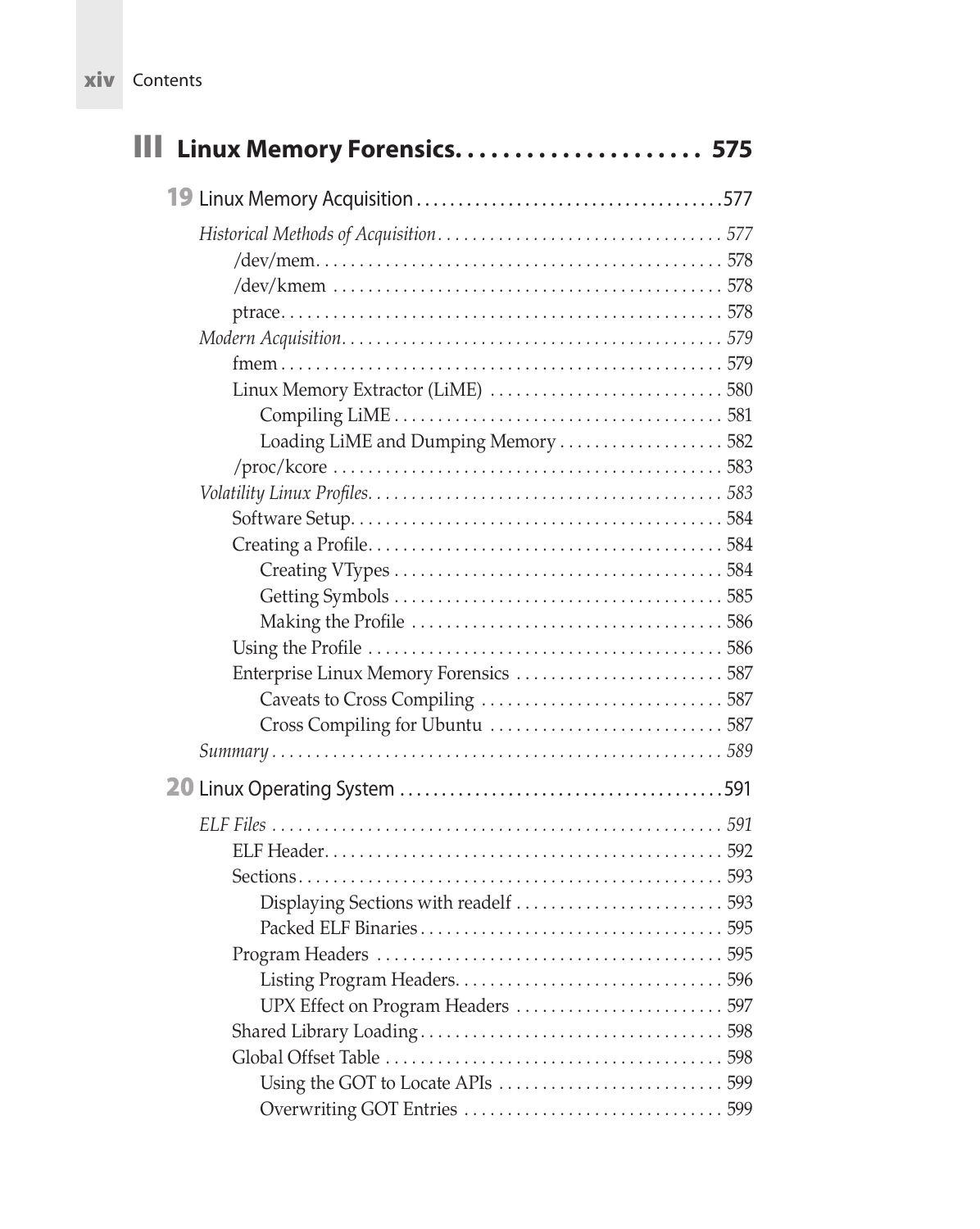<span id="page-14-0"></span>

| Analyzing Command-line Arguments  621    |  |
|------------------------------------------|--|
| Manipulating Command-line Arguments  623 |  |
|                                          |  |
|                                          |  |
|                                          |  |
|                                          |  |
|                                          |  |
|                                          |  |
|                                          |  |
|                                          |  |
|                                          |  |
|                                          |  |
|                                          |  |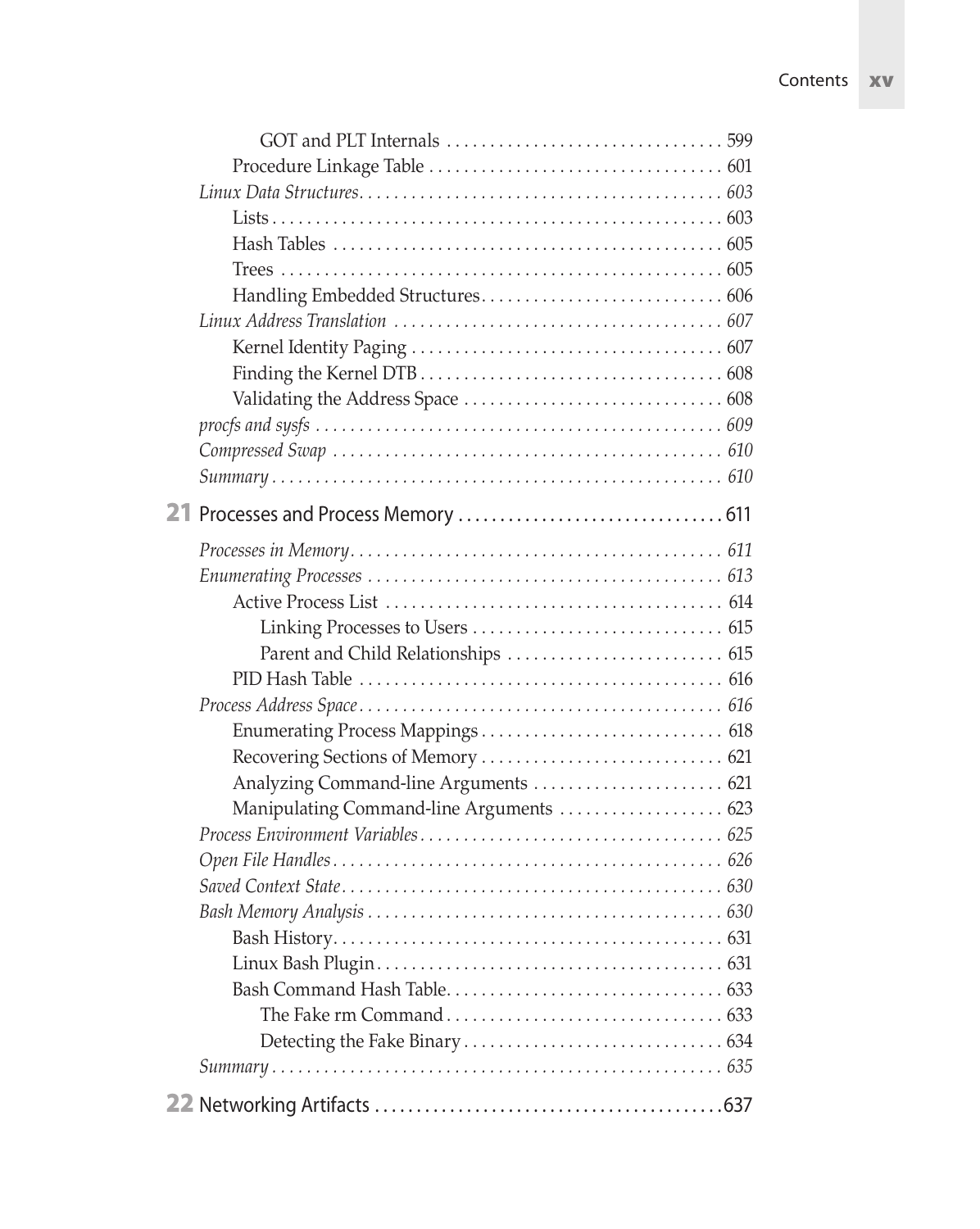<span id="page-15-0"></span>

| <b>XVI</b> Contents |
|---------------------|

| Finding Processes with Raw Sockets 649    |
|-------------------------------------------|
|                                           |
|                                           |
|                                           |
|                                           |
|                                           |
|                                           |
|                                           |
|                                           |
|                                           |
|                                           |
|                                           |
|                                           |
|                                           |
|                                           |
|                                           |
|                                           |
|                                           |
|                                           |
|                                           |
|                                           |
|                                           |
| Duplicating File Systems from Memory  685 |
|                                           |
|                                           |
|                                           |
|                                           |
|                                           |
|                                           |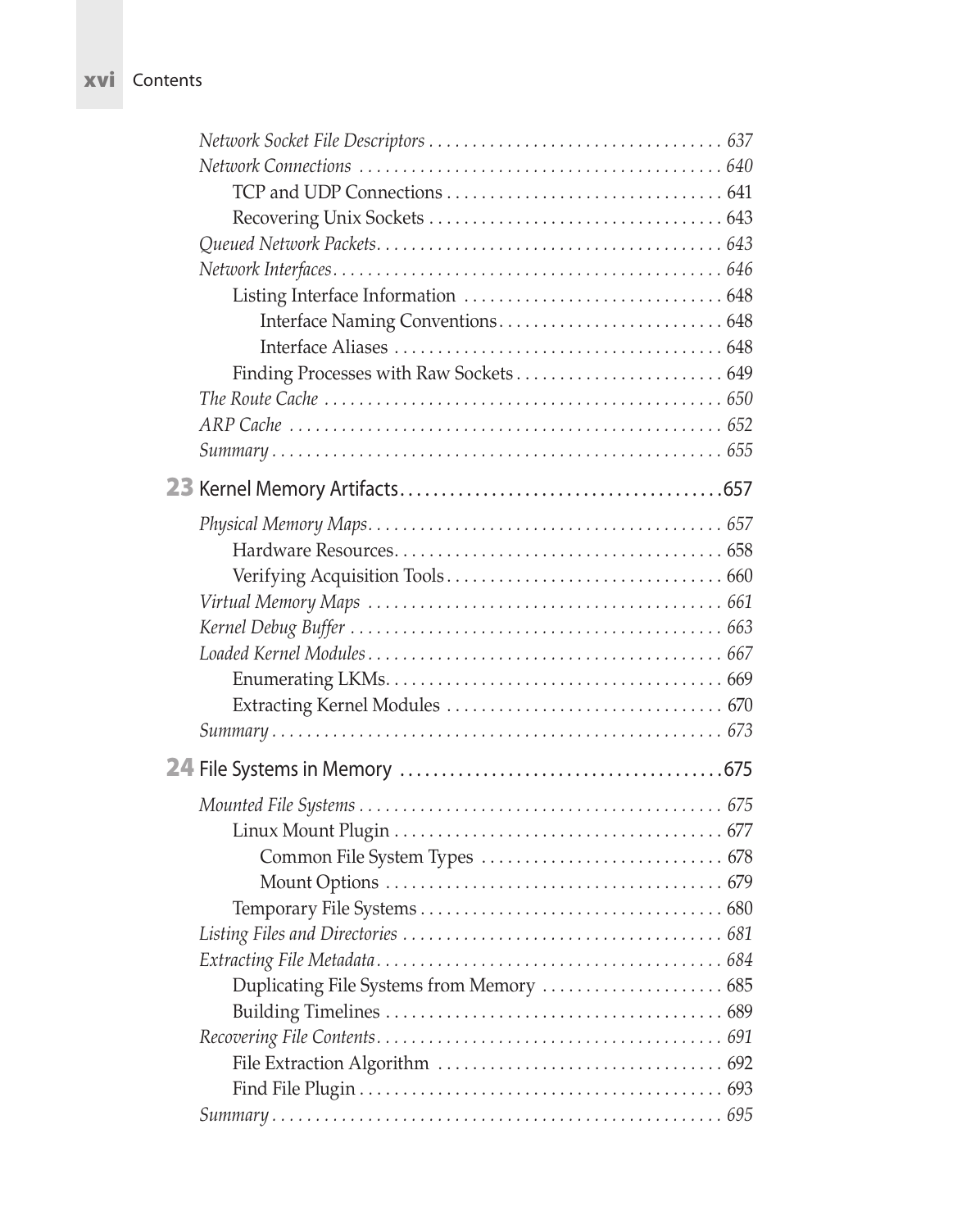<span id="page-16-0"></span>

| Step 3: Writing Shellcode into a Process  701       |  |
|-----------------------------------------------------|--|
| Step 4: Controlling Foreign Process Execution 701   |  |
|                                                     |  |
|                                                     |  |
|                                                     |  |
|                                                     |  |
|                                                     |  |
|                                                     |  |
| Detecting Disk-Based Shared Library Injections. 707 |  |
|                                                     |  |
|                                                     |  |
|                                                     |  |
| Extracting Executables from Memory  710             |  |
|                                                     |  |
|                                                     |  |
|                                                     |  |
|                                                     |  |
|                                                     |  |
|                                                     |  |
|                                                     |  |
|                                                     |  |
|                                                     |  |
|                                                     |  |
|                                                     |  |
|                                                     |  |
|                                                     |  |
|                                                     |  |
|                                                     |  |
|                                                     |  |
|                                                     |  |
|                                                     |  |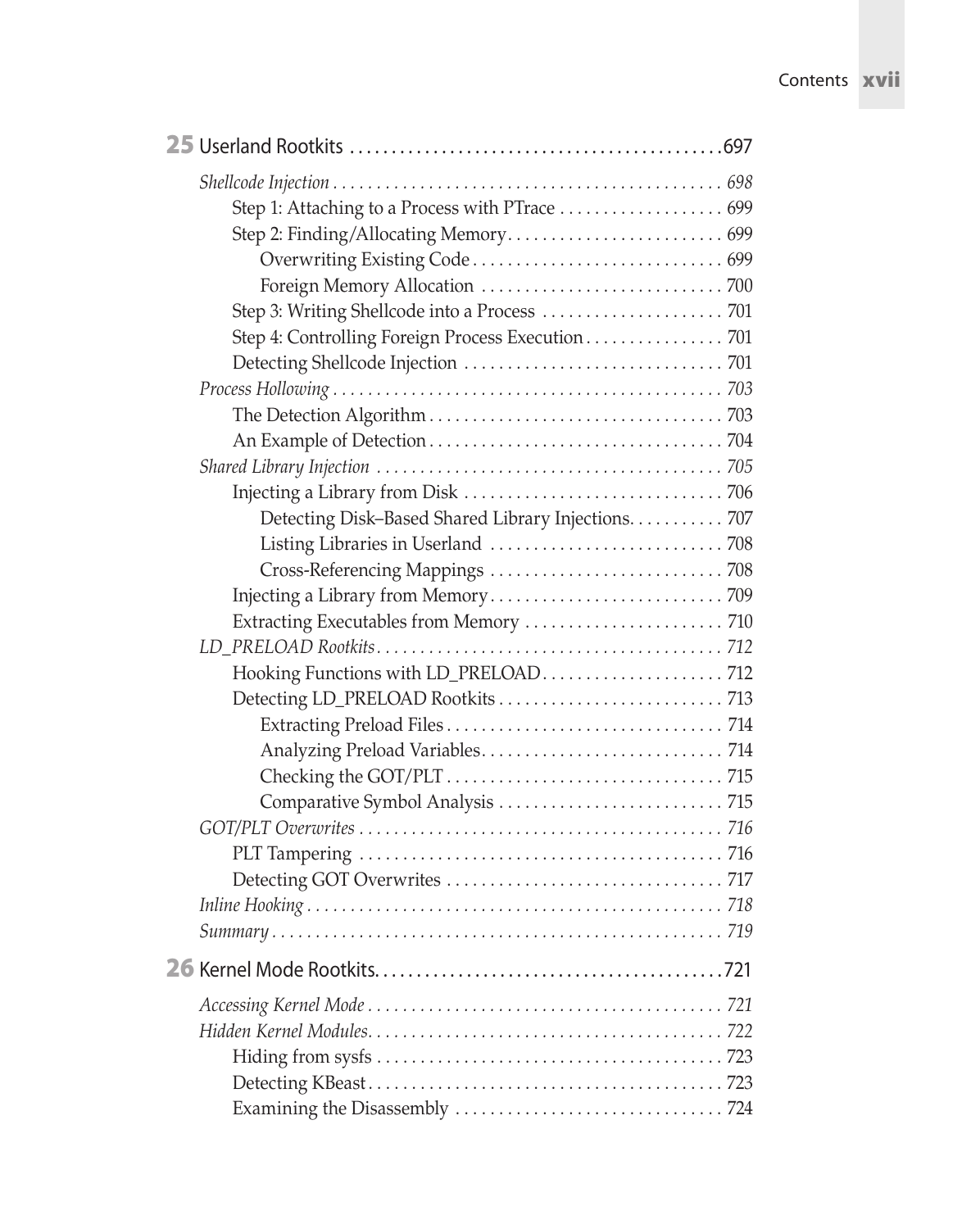## <span id="page-17-0"></span>xviii Contents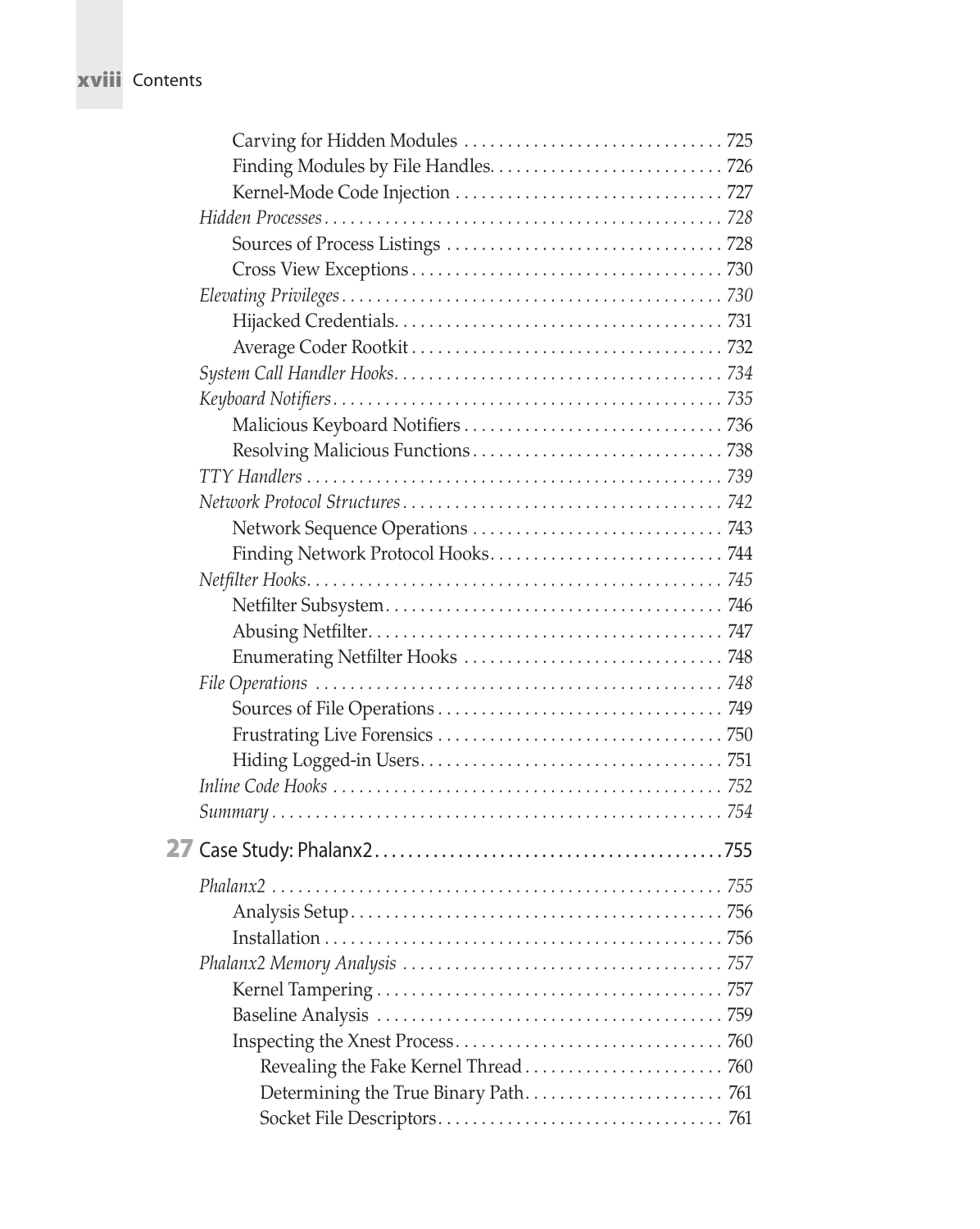<span id="page-18-0"></span>

| Kernel/Userland Virtual Address Split777 |
|------------------------------------------|
|                                          |
|                                          |
|                                          |
|                                          |
|                                          |
|                                          |
|                                          |
|                                          |
|                                          |
|                                          |
|                                          |
|                                          |
|                                          |
|                                          |
|                                          |
|                                          |
|                                          |
|                                          |
|                                          |
|                                          |
|                                          |
|                                          |
|                                          |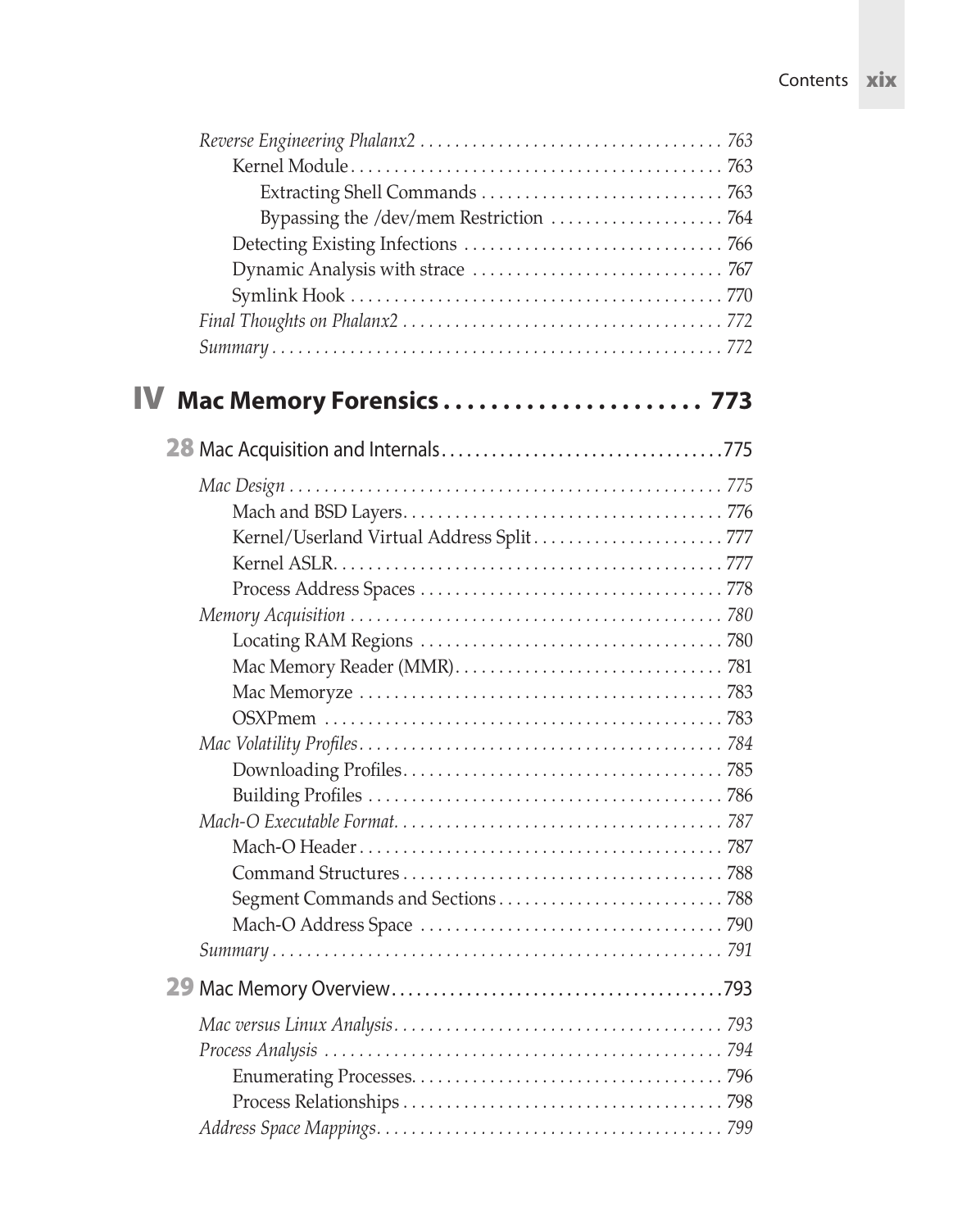| Contents |
|----------|
|          |

| Classifying Network Connections 807 |  |
|-------------------------------------|--|
|                                     |  |
|                                     |  |
|                                     |  |
|                                     |  |
| Recovering Modules from Memory  818 |  |
|                                     |  |
|                                     |  |
|                                     |  |
|                                     |  |
|                                     |  |
|                                     |  |
|                                     |  |
|                                     |  |
|                                     |  |
|                                     |  |
|                                     |  |
|                                     |  |
|                                     |  |
| Library Search Order Hijacking  827 |  |
|                                     |  |
|                                     |  |
|                                     |  |
|                                     |  |
|                                     |  |
|                                     |  |
|                                     |  |
|                                     |  |
|                                     |  |
|                                     |  |
|                                     |  |
|                                     |  |

<span id="page-19-0"></span> $\boldsymbol{x}$